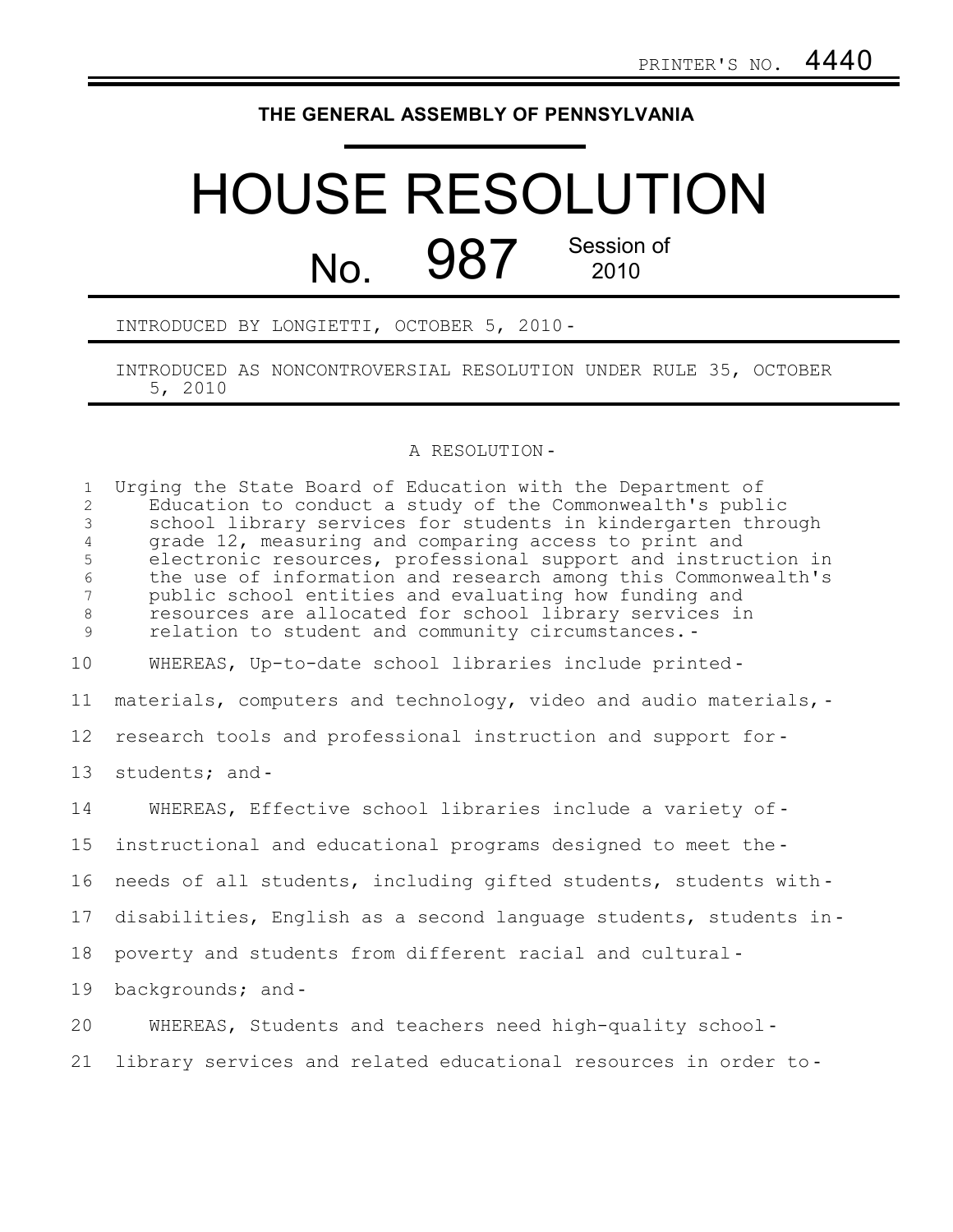1 2 3 4 5 6 meet this Commonwealth's academic standards for research and learning in all core academic subjects, specifically addressingcompetencies in Pennsylvania's Standards Aligned System that require students to be able to "analyze and evaluate information from a variety of sources for relevance to the researchquestion, topic or thesis"; and-

7 8 9 10 11 12 WHEREAS, In a study of this Commonwealth's school librariesconducted in 1999-2000, a significant correlation between Pennsylvania System of School Assessment reading test scores of students and schools with quality school library programs and staffing proved the impact of school libraries on improved student achievement; and-

13 14 15 16 WHEREAS, Similar studies in 19 other states conducted over the past 16 years have supported the findings of this Commonwealth's study and demonstrated the role that school libraries play in student learning; and-

17 18 19 20 21 WHEREAS, The Partnership for 21st Century Skills hasidentified information, media and technology skills necessary-"to ensure that students emerge from our schools with the skills needed to be effective citizens, workers and leaders in the 21st century"; and-

22 23 24 25 WHEREAS, Not all of this Commonwealth's students attend apublic school that has a school library, and this is particularly true in impoverished rural and urban communities with larger numbers of at-risk children; and-

26 27 28 29 30 WHEREAS, Access to and instruction by a certified schoollibrarian is also nonexistent in many schools or limited in school districts where librarians serve in multiple buildings, thus reducing hours the school library is open and available to students and teachers; and-

20100HR0987PN4440 - 2 -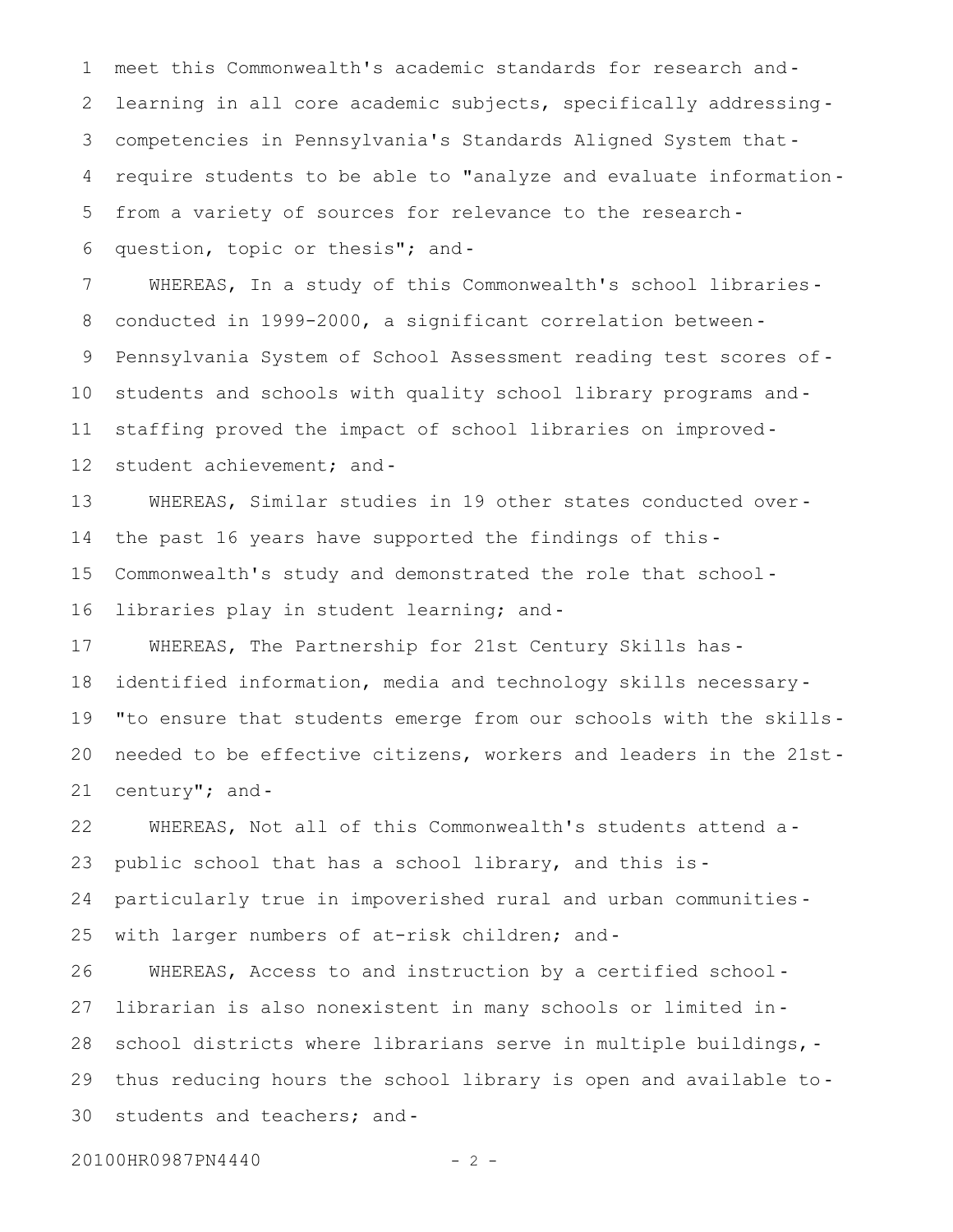1 2 3 4 WHEREAS, This Commonwealth does not have any requirements forpublic schools to operate a school library or to have certified staffing, although the Public School Code does require schoollibraries and staffing for private schools; and-

5 6 7 8 9 10 11 WHEREAS, This Commonwealth does not provide or requirededicated funding for school library services, such as New York, which provides \$6.25 per student for school library resources and, therefore, this Commonwealth is at a disadvantage comparedto neighboring states, a disadvantage which results in school library resources and school library conditions that vary widelyacross this Commonwealth; therefore be it-

12 13 14 15 16 17 18 19 20 RESOLVED, That the State Board of Education with the Department of Education be urged to conduct a study of public school library resources and services in this Commonwealth for students in kindergarten through grade 12, measuring andcomparing funding, facilities, access to print and electronic resources, professional support and programming and instruction in the use of information and research among this Commonwealth's public schools and districts and evaluating how these elements are allocated in relation to student and community-

21 22 circumstances, such as poverty, disability, race and English language ability; and be it further-

23 24 25 26 RESOLVED, That, in addition, the study is urged to include ananalysis of the following for this Commonwealth, measured andquantified, when possible, per student, per school, per district and Statewide:

27 28 29 30 (1) The number of public schools without a centralized school library collection in the building under the administration of a certified school librarian assigned full time to that building.

20100HR0987PN4440 - 3 -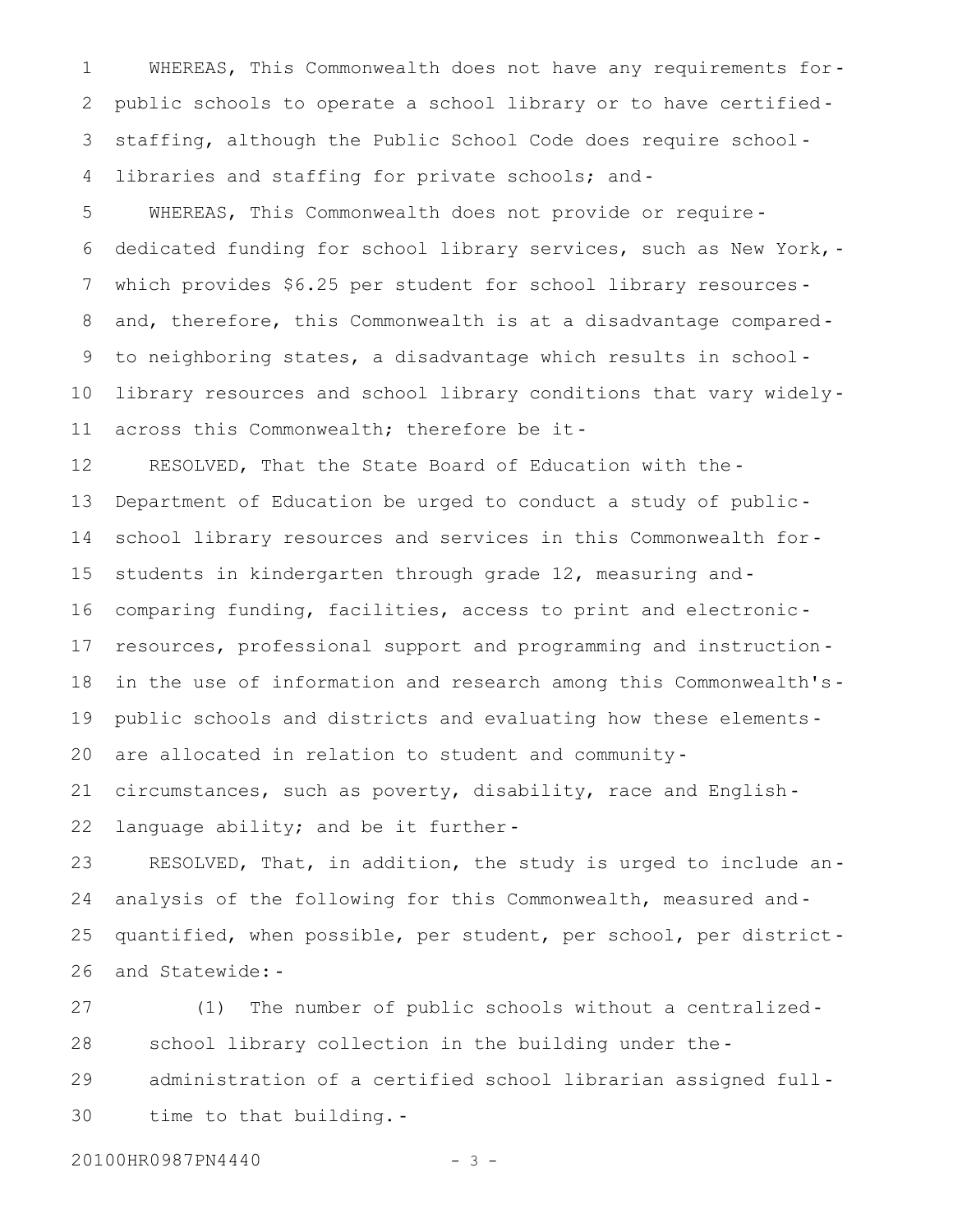1 2 (2) The ratio of certified school librarians to students.

3 4 5 (3) The assignment of other support staffs to work in school libraries, the number of such other staffs and theirqualifications.

6 7 (4) The number of hours that students have access to the school library in their building per day.

8 9 10 (5) The amount of up-to-date and useful print and electronic resources to which students and teachers have access through school library services.

11 12 (6) The average age and condition of books and technology in school libraries.

13 14 15 (7) The amount of funding from all sources being spent annually over the past ten years for school library resources and services.

16 17 18 (8) The availability of up-to-date, functional, Internet-connected computers for student use in school libraries.

19 20 21 (9) The kinds of other library services and programs provided by school libraries to support students and teachers.

22 23 (10) Additional aspects of school libraries related to the overall purpose of this study; -

24 and be it further

25 26 27 28 29 30 RESOLVED, That the Commonwealth libraries provide available support for this study as requested by the State Board of-Education with the Department of Education; and be it further-RESOLVED, That the State Board of Education with the Department of Education be urged to request the assistance ofthe following organizations in conducting this study: the

20100HR0987PN4440 - 4 -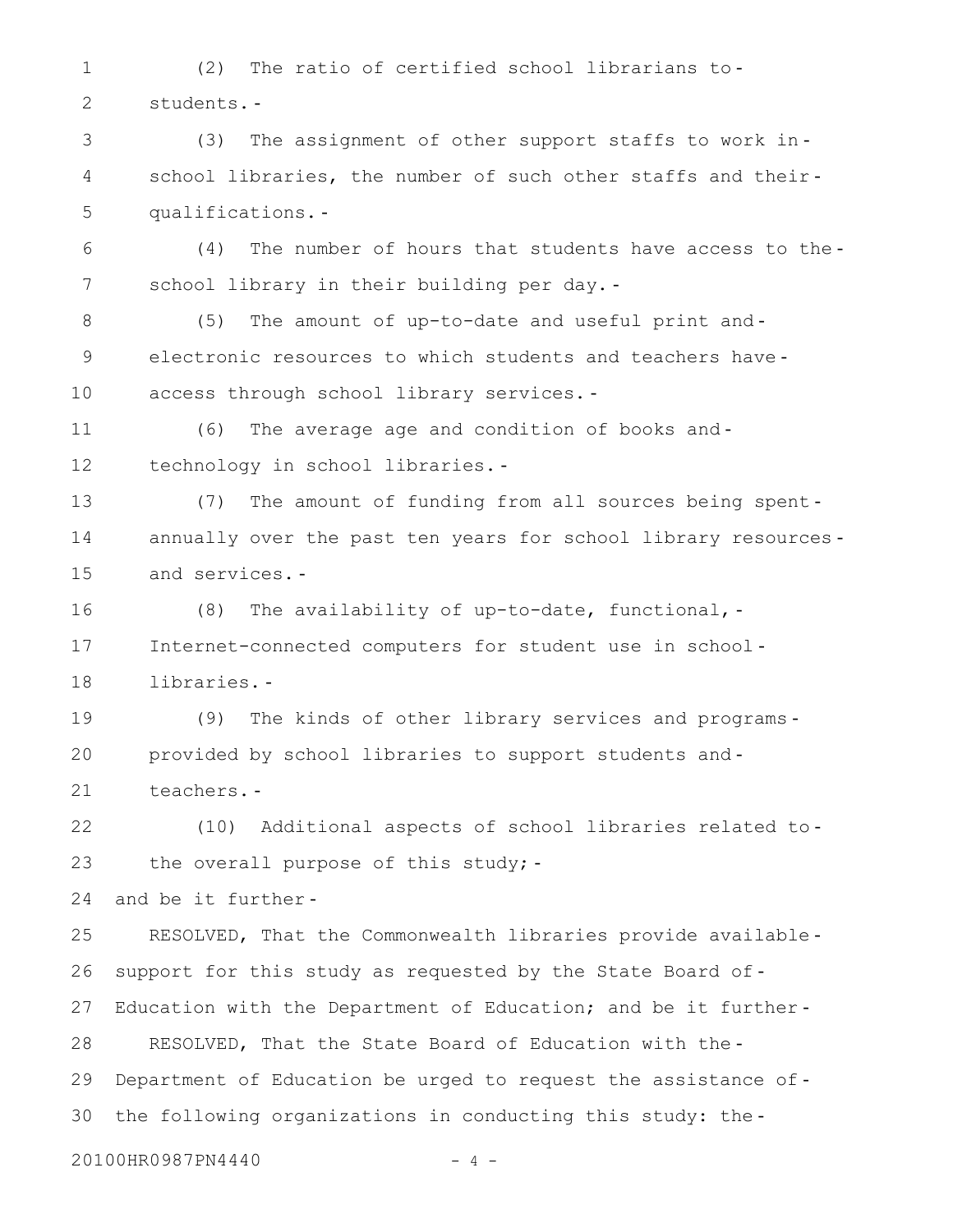1 2 3 4 5 6 7 8 9 10 11 Education Committee of the Senate, the Education Committee ofthe House of Representatives, the Pennsylvania School Librarians Association, the Pennsylvania State Education Association and the Pennsylvania Federation of Teachers; and be it further RESOLVED, That the State Board of Education with the Department of Education be urged to provide recommendations necessary or desirable to improve and update public school library resources, services and facilities for all students inthis Commonwealth, including recommendations for appropriate levels of resources, staffing and hours of access; and be itfurther

12 13 14 15 16 17 18 19 20 21 22 RESOLVED, That the State Board of Education with the Department of Education be urged to provide recommendations necessary or desirable to provide all students with the school library resources, facilities, programs and instruction toenable them to become successful readers, learners, researchersand consumers and producers of information; and be it further-RESOLVED, That the State Board of Education with the Department of Education be urged to provide recommendations necessary or desirable to address school library inequities or insufficiencies affecting disadvantaged students and communities; and be it further-

23 24 25 26 RESOLVED, That the State Board of Education with the Department of Education be urged to conduct at least three public roundtables to receive input about a draft of the study and its recommendations; and be it further-

27 28 29 30 RESOLVED, That the State Board of Education with the Department of Education be urged to report to the House of Representatives the result of its study and recommendations regarding the status of this Commonwealth's school libraries and

20100HR0987PN4440 - 5 -